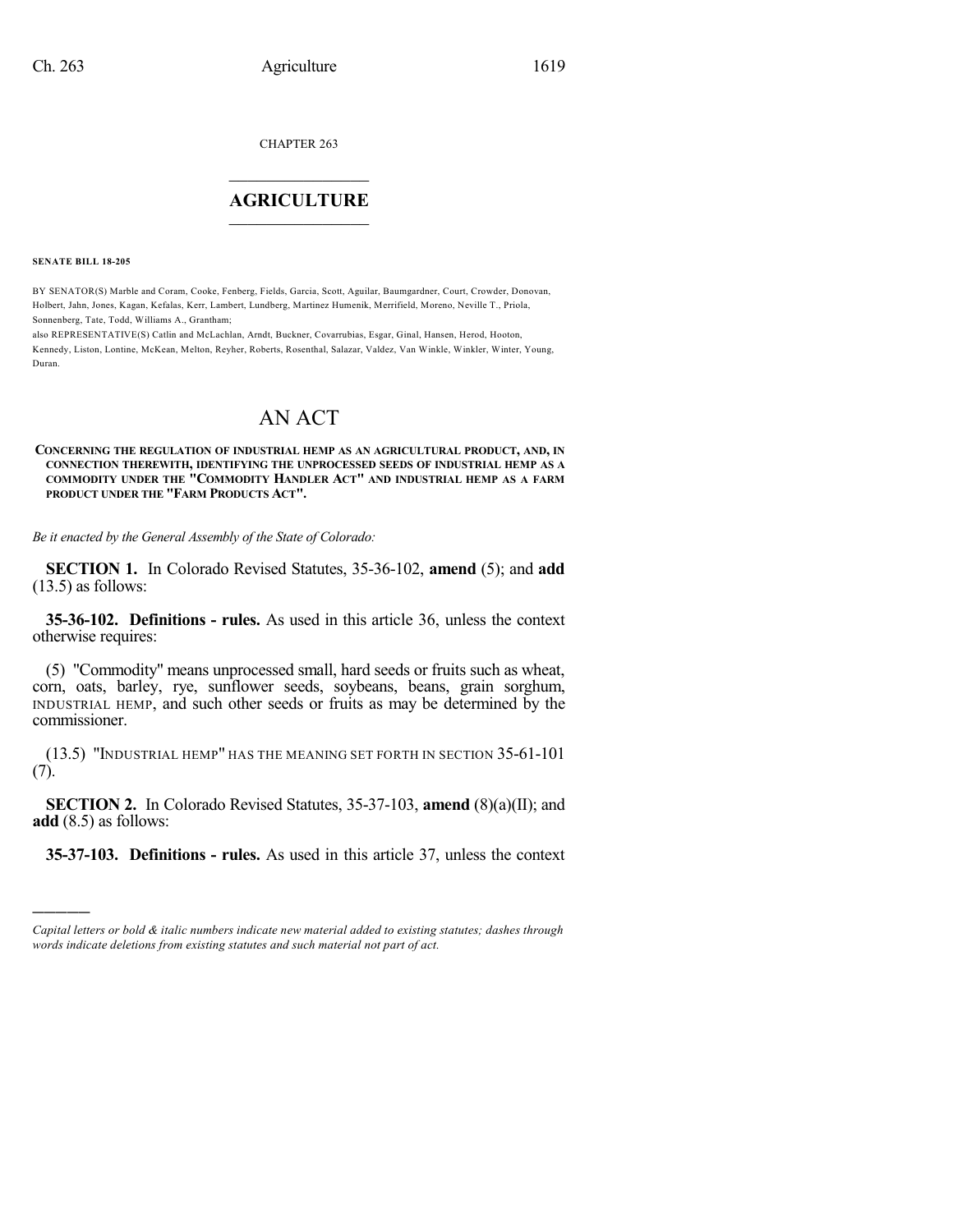otherwise requires:

 $(8)$  (a) (II) The term "FARM PRODUCTS" also includes:

- (A) Ensiled corn; and
- (B) Baled, cubed, or ground hay; AND
- (C) INDUSTRIAL HEMP.

(8.5) "INDUSTRIAL HEMP"HAS THE MEANINGSET FORTH IN SECTION 35-61-101(7).

**SECTION 3.** In Colorado Revised Statutes, **amend** 35-61-108 as follows:

**35-61-108. Exportationofindustrialhemp-processing,sale,manufacturing, and distribution - rules.** (1) Nothing in this article *61* limits or precludes the exportation of industrial hemp in accordance with the federal "Controlled Substances Act", as amended, 21 U.S.C. sec. 801 et seq., federal regulations adopted under the act, and case law interpreting the act.

(2) THE CONDUCT AUTHORIZED UNDER THIS SECTION IS INTENDED TO BE CONSISTENT WITH FEDERAL LAW.

 $(2)$  (3) Notwithstanding any other provision of law, a person engaged in processing, MANUFACTURING, selling, transporting, possessing, or otherwise distributing industrial hemp cultivated by a person registered under this article *61*, or selling industrial hemp products produced therefrom FROM IT, is not subject to any civil or criminal actions under Colorado law for engaging in such activities. The department may promulgate rules to require approved shipping documentation for the transportation of hemp.

(4) (a) BECAUSE THE UNPROCESSED SEEDS OF INDUSTRIAL HEMP ARE INCLUDED IN THE DEFINITION OF "COMMODITY" PURSUANT TO SECTION 35-36-102 (5) OF THE "COMMODITY HANDLER ACT", ARTICLE 36 OF THIS TITLE 35, A PERSON ACTING AS A COMMODITY HANDLER, AS THAT TERM IS DEFINED IN SECTION 35-36-102(6), WITH RESPECT TO THE UNPROCESSED SEEDS OF INDUSTRIAL HEMP, SHALL COMPLY WITH THE LICENSING REQUIREMENTS SET FORTH IN ARTICLE 36 OF THIS TITLE 35 AND ANY RULES PROMULGATED PURSUANT TO THAT ARTICLE.

(b) BECAUSE INDUSTRIAL HEMP IS INCLUDED IN THE DEFINITION OF "FARM PRODUCTS" PURSUANT TO SECTION 35-37-103 (8) OF THE "FARM PRODUCTS ACT", ARTICLE 37 OF THIS TITLE 35, A PERSON ACTING AS A DEALER, SMALL-VOLUME DEALER, OR AGENT, AS THOSE TERMS ARE DEFINED IN SECTION 35-37-103, WITH RESPECT TO INDUSTRIAL HEMP,SHALL COMPLY WITH THE LICENSING REQUIREMENTS SET FORTH IN ARTICLE 37 OF THIS TITLE 35 AND ANY RULES PROMULGATED PURSUANT TO THAT ARTICLE.

**SECTION 4.** In Colorado Revised Statutes, 35-61-106, **amend** (2) as follows:

**35-61-106. Industrial hemp registration program cash fund - industrial hemp research grant cash fund - fees.** (2) The commissioner shall collect a fee